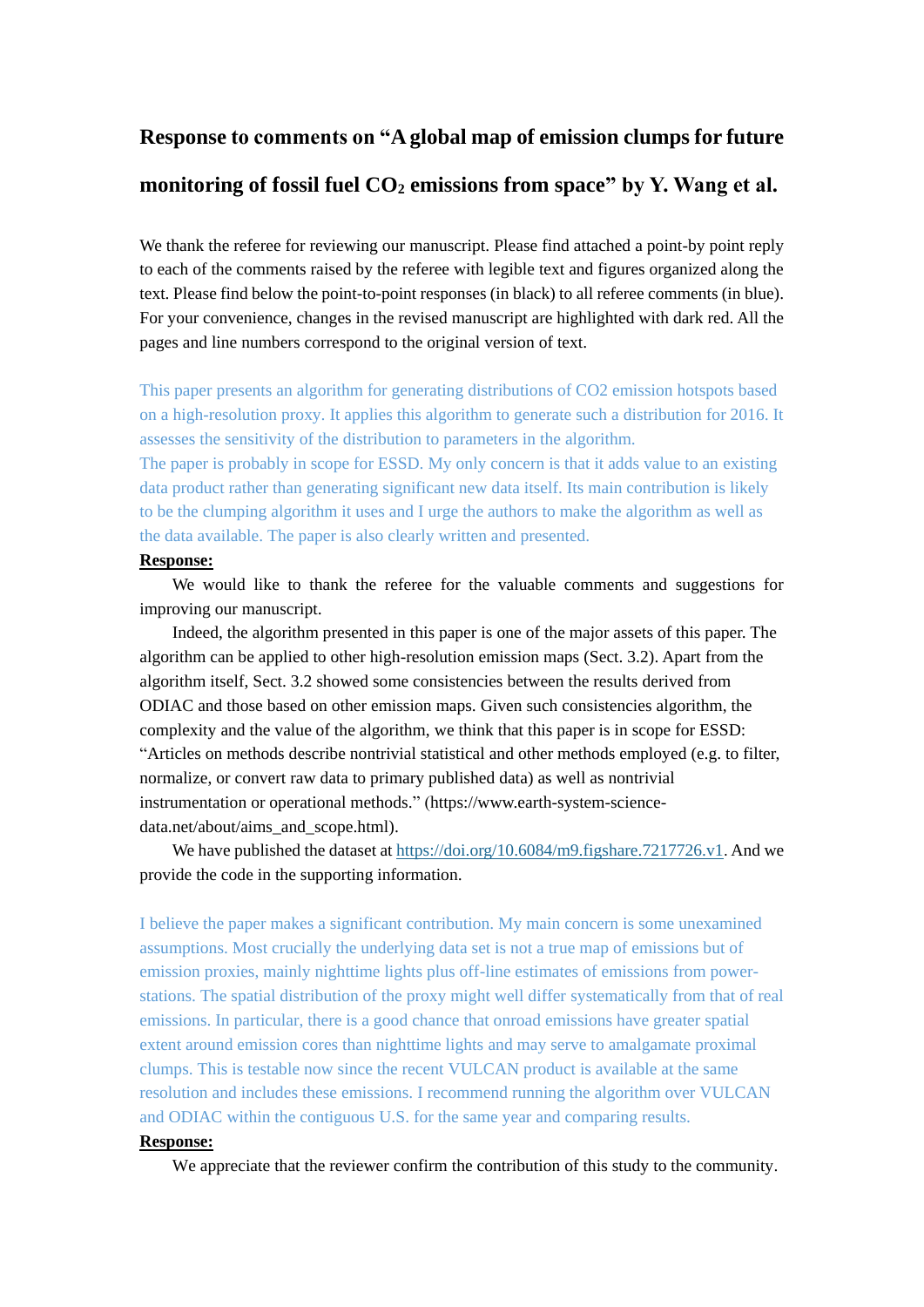The suggestion by the reviewer is indeed an important one. We are aware that we can't assume an emission field from a single emission dataset as perfect. As pointed out by the reviewer, ODIAC might miss some of the on-road emissions in the emission distribution due to the use of nightlight emission proxy. Following the reviewer's suggestion, we run the algorithm over the new version of the VULCAN emission data product (VULCANv3.0) provided by Prof. Gurney, one of the co-authors of this manuscript, and compare the results with the one based on ODIAC. The VULCANv3.0 use detailed primary data sets across the US. In the new version of VULCAN, they are in principal the same collection of datasets as described in Gurney et al. (2009), but with improvements in the data quality. The VULCANv3.0 also improves the spatial and temporal resolution compared to VULCANv2.2 (Gurney et al., 2009).

Fig. R1 shows the clump results based on ODIAC (a-f) and VULCANv3.0 (g-l) in the vicinity of three mega cities in US. The emission field in ODIAC are much smoother than that in VULCANv3.0. In VULCANv3.0, there are a large amount of small clumps around the large cities. Some of these small clumps correspond to the on-road emissions (e.g. long and narrow lines), and some correspond to small cities. For the on-road emissions, the algorithm sometimes split the road into several segments (e.g. the Pacific Coast Highway, Fig. R1h). In total, the ODIAC clumps covers 58% of the emissions in VULCANv3.0, while the emissions from on-road transportation and small cities that are missed by ODIAC clumps account for 27% of the total emissions in VULCANv3.0. This result is similar to that discussed in the manuscript Sect. 3.2, indicating some consistencies between the clump results derived from different emission products.

We would like to note that VULCANv3.0 is not yet publicly available, and that ESSD does not recommend to include such data (see Carlson and Oda, 2018 ESSD). Following the recommendation by the editor, we have not included this comparison in the manuscript. However, we discuss the limitation of the single use of the ODIAC product, which used nighttime light as a proxy for emissions in Sect. 4.2.

### "**4.2 Impact of using ODIAC on the identification of emission clumps**

ODIAC used nighttime light as a proxy for the spatial distribution of emissions. The accuracy of the proxy in representing the distribution of actual emissions largely impacts the extent of the clumps. For example, compared with other emission products, ODIAC does not capture line source emissions such as on-road transportation (Oda et al., 2018; Gurney et al., 2019). The satellite observations of CO indicated significant CO enhancement over major roads (Borsdorff et al., 2019). Since our clump map is derived from ODIAC emission product, some of the roads that generate significant  $XCO<sub>2</sub>$  plumes may be missed by the clumps defined in this study. As the ODIAC team is planning to include transportation network data in their emission product (Oda et al., 2018), our clump map could be updated with a new version of ODIAC,

The emission clumps is a valuable concept relevant for the monitoring of fossil fuel  $CO<sub>2</sub>$ emissions from satellites. Fig. 8 shows that..."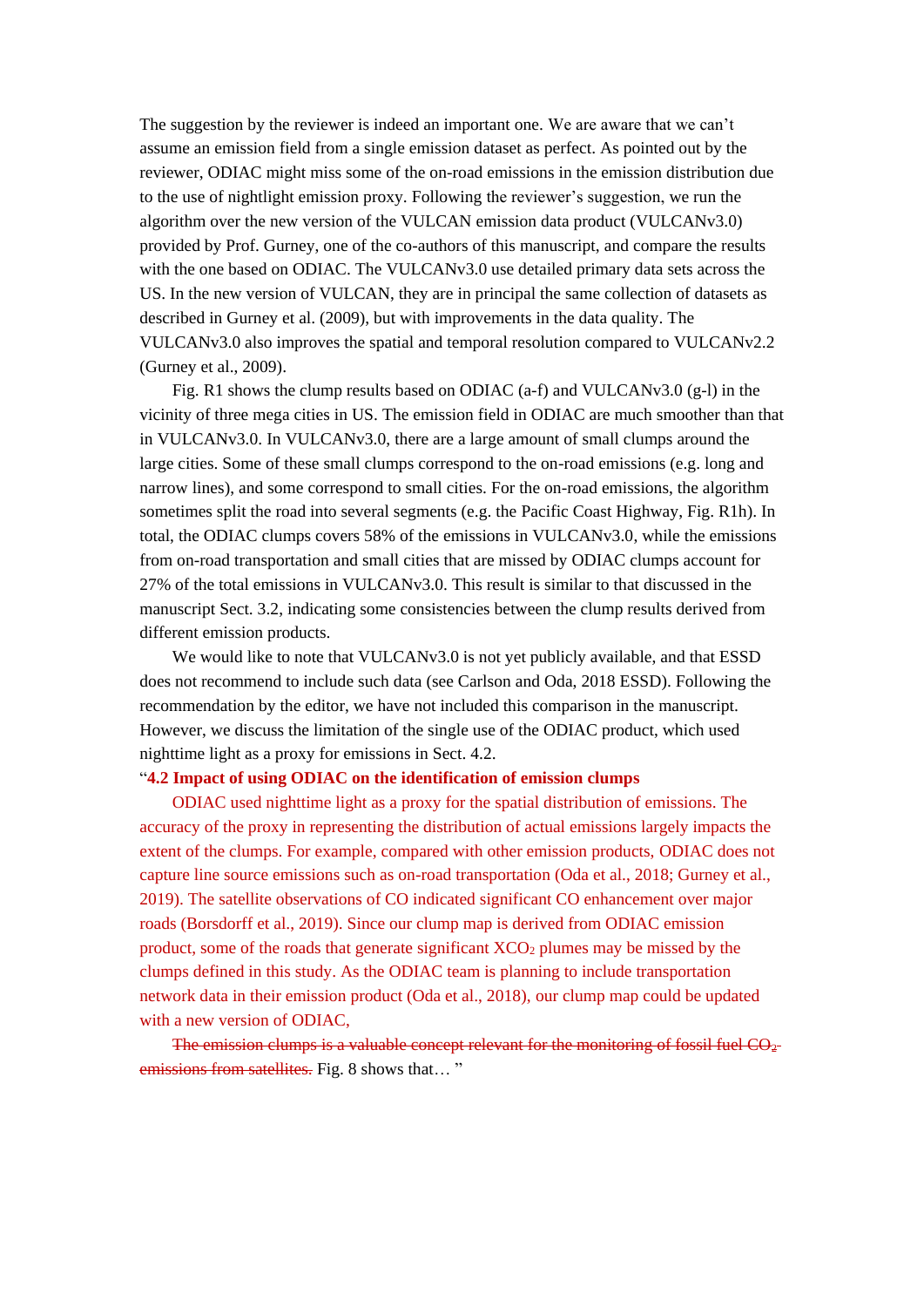

**Figure R1** Emission clumps near New York (a, d, g and j), Los Angles (b, e, h and k) and Chicago (c, f, i and l) based on ODIAC product (a-f) and VULCANv3.0 (g-l). In a-c and g-i, solid lines depict the urban areas from ESRI product. Colored patches depict the clump area. In d-f and j-l, solid lines depict the boundaries of final clumps (boundary of colored patches in a-c and g-i). Colored fields in d-f show the emissions from ODIAC product. Colored fields in j-l show the emissions from VULCANv3.0. Light dashed lines indicate  $1 \times 1$  ° grids.

## Some specific comments 1) L140 I did not think the DMSP lights were available for 2016 but that ODIAC had switched to VIIRS.

## **Response:**